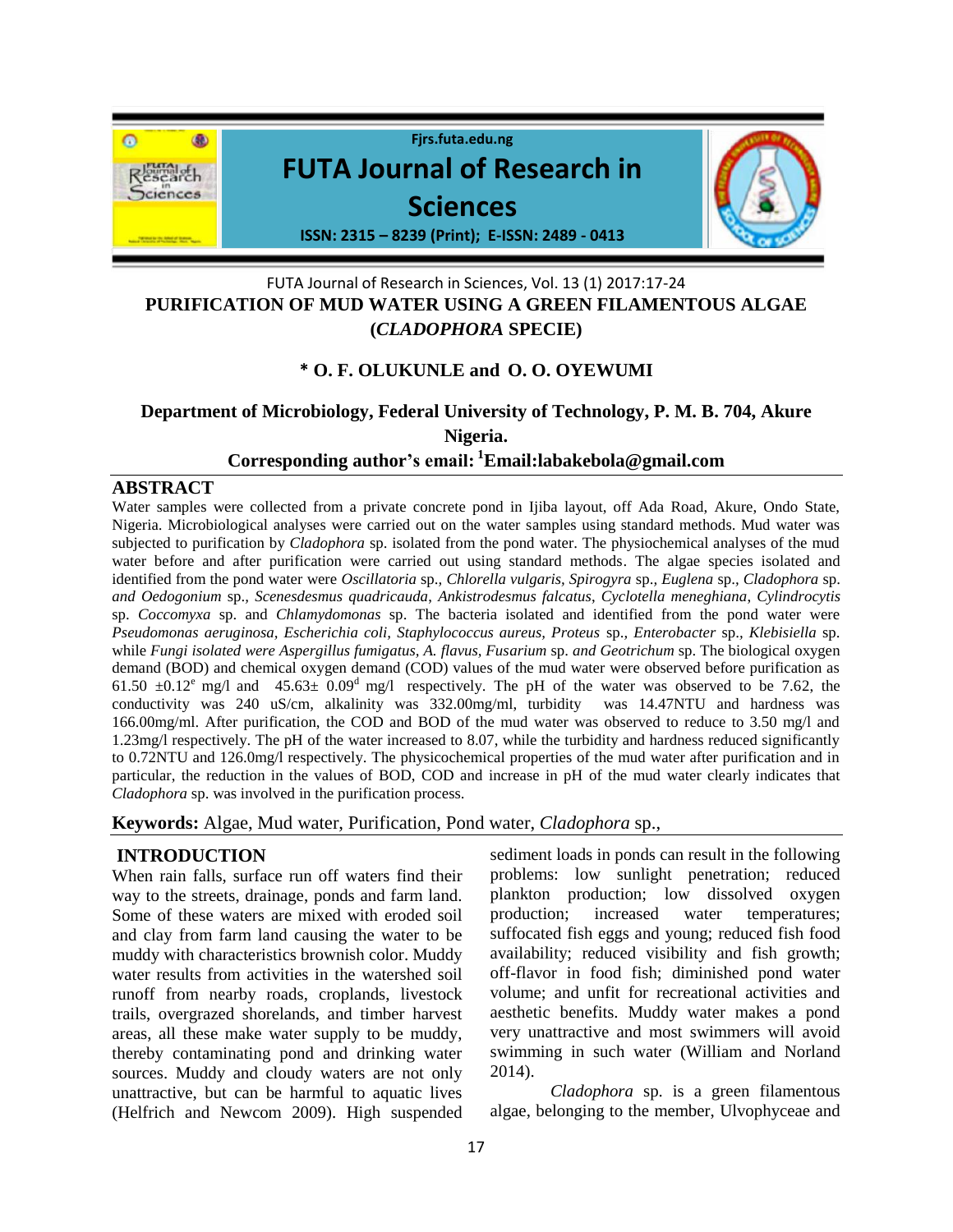is thus related to the sea lettuce (*Ulva* sp.) (Xavier *et al*., 2015). The genus *Cladophora* has one of the largest number of species within the macroscopic green algae that do not conjugate (form bridges between cells) but simply branch (Xavier *et al*., 2015). Muddy waters favor blue-green algae and bacterial growth, which can impart a bad flavor to drinking water and food fish. Algae have become significant organisms for biological purification of wastewater since they are able to accumulate plant nutrients, heavy metals, pesticides, organic and inorganic toxic substances and radioactive matters in their cells/bodies without creating secondary pollution. This makes them to be environmentally friendly unlike chemicals such as flocculants and coagulants (Hargreaves, 1999; Wu and Boyd 1990).

Algae have an important role in selfpurification of organic pollution in natural waters (Kalesh and Nair 2005). Microalgae offers an interesting step for waste water treatments by providing tertiary and quaternary biotreatment because the microalgae have the ability to utilize inorganic nitrogen and phosphorous for their growth (Abdel-Raouf *et al*., 2012). Algae are also able to accumulate highly toxic substances such as selenium, zinc and arsenic in their cells and/or bodies thus eliminating such substances from aquatic environments. Filamentous algae are a common concern among pond inhabited organisms. They are mostly referred to as pond scum or incorrectly as moss (moss is a different division of plants) while several are cyanobacteria. Depending upon the species, they can resemble mats of wet wool, hair, cotton or slime that are usually green, but can become yellowish, grayish or brownish. Filamentous algae occur naturally in most surface waters (AG news and View 2011).

Moreover, many studies revealed that algae remove nutrients especially nitrogen and phosphorus, heavy metals, pesticides, organic and inorganic toxins, pathogens from surrounding water by accumulating and/or using them in their cells. A study by Mohammad and Rina (2009) showed that the growth of the green filamentous alga *Cladophora* was limited by both nitrogen and phosphorus. Hence *Cladophora* sp. metabolized the organic and inorganic substances present in the mud water for its growth. There is a symbiotic relationship among bacteria and algae in aquatic

ecosystems. Algae support aerobic bacterial oxidation of organic matter by producing oxygen via photosynthesis whilst the released of carbon dioxide and nutrients in aerobic oxidation are used for growth of algal biomass (Tam *et al*., 2001). Algae use nitrogen and phosphorus as they grow thereby reducing the nutrients load of wastewater from a few hours to a few days in wasteswater during water treatment as a result of their bioaccumulation abilities (Craggs *et al*., 1996).

Microalgae have potentials to metabolize heavy metals, toxic organic compounds thereby not leading to secondary pollution when they are applied for waste water treatment rather they produce potential valuable biomass such as sludge which can be used for several purposes (Mahapatra *et al*., 2013). Algae have become significant organisms for biological purification of waste water since they are able to accumulate plant nutrients, organic toxic substances in their cells/ bodies (Kalesh and Nair 2005; Alp *et al.*, 2012). In this study, microorganisms (bacteria, fungi and algae) were isolated from a concrete pond using standard microbiological techniques and the ability of *Cladophora* species to purify mud water was monitored using physicochemical analysis.

#### **MATERIALS AND METHOD Sample collection**

Water samples were collected aseptically from a concrete pond at 10-15 cm depth from water surface using sterile cap bottles. The water samples were transported to the laboratory in an ice packed container for physico-chemical and microbiological analyses. The mud water was collected in sterile plastic bottles from a pot-hole in Obakekere, FUTA.

#### **Media preparation**

The growth medium used for isolation of algae was Bristol medium which was prepared according to the recipe given by UTEX (Bristol medium, 2011). Nutrient Agar (NA) and MacConkey agar for bacteria isolation, Potato Dextrose Agar (PDA) for fungi isolation were prepared according to manufacturer prescriptions (Fawole and Oso 2007; Cheesbrough, 2006).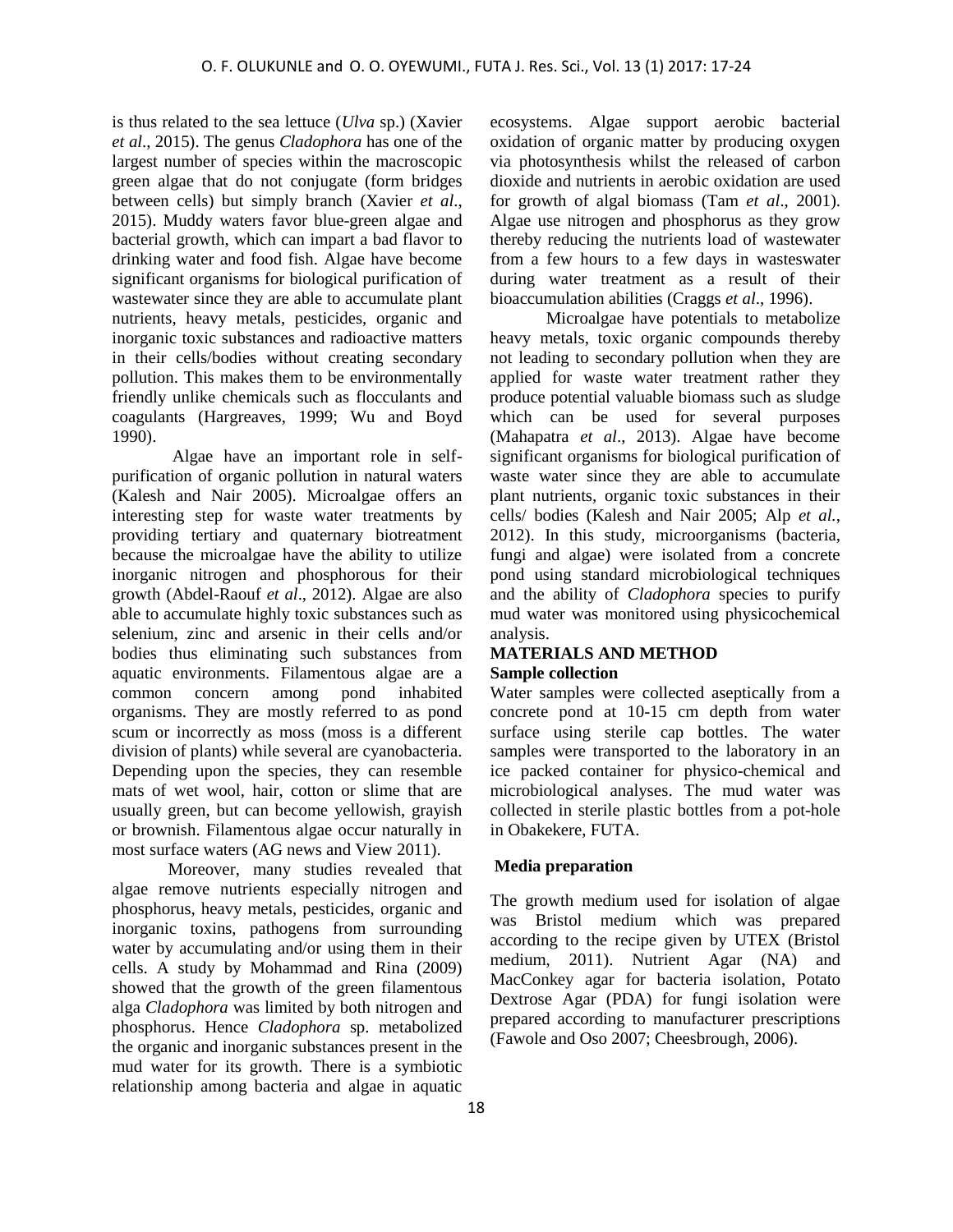#### **Isolation of microorganisms from the pond water**

The isolation of microorganisms from the pond water was carried out as described by Cheesbrough (2006). One milliliter (1ml) of the pond water was transferred to 9ml of sterile water and diluted serially to obtain a dilution of  $10^{10}$ factor. One milliliter (1ml) was pipetted from dilution tube  $(10^{-3})$  into sterile petri dishes. Thereafter, 20ml of each of the media was poured separately onto each of the plates and incubated accordingly.

#### **Identification of Algae and Bacteria**

After incubation, the algae were identified using the method of Edward and David (2015). The identification of bacteria was based on morphological characteristics and biochemical tests as described by (Fawole and Oso 2007; Cheesbrough, 2006)

#### **Identification of Fungi**

The fungal colonies were sub cultured on Potato dextrose agar (PDA). The isolates were identified based on their morphological and microscopic features. Two drops of cotton-blue-in-lactophenol were placed on clean glass slide and small pieces of mycelium free of medium was removed with sterile inoculating needle and transferred on to the stain on the slide. The mycelium was teased (picked) out with the needles and covered with clean cover slip carefully avoiding air bubbles (Hunter and Bamett 2000).

#### **Determination of total coliform using Most Probable Number (MPN)**

The total coliforms were estimated by using the 5 tube most probable number method. Sterile lactose broth of single strength and double strength were used for the presumptive test and samples of 10ml, 1ml and 0.1ml were inoculated into respective dilution tubes containing inverted Durham's tube and incubated at  $37^{\circ}$ C for 24hrs. At the end of the 24hrs incubation, each tube was examined for the presence of gas, if present, the tube is considered positive. The negative tube were re- incubated for a further 24hr period. After incubation, the tubes again were checked for gas production. Gas production at the end of either 24 or 48 hrs incubation is presumed to be due to the presence of coliforms in the samples. Numbers of positive tubes with acid (yellow coloration) and gas production were matched with the Mecrady's

Statistical Table and the most probable number (MPN) of coliforms present in 100ml of each sample was thus determined (Cheesbrough, 2006).

#### **Physicochemical analysis of the mud wastewater**

The pH, conductivity, turbidity, COD, BOD etc of the mud before and after purification were analysed according to the method described by Ehiagbonare and Ogunrinde (2010).

#### **Procedure for purification**

The mud waste water (250ml) was collected into a conical flask and placed at room temperature. The algae of initial dosage 3g was fed to the flask. The optimum condition necessary for algae growth were applied for the purification techniques in line with method of Karin (2006).

#### **Statistical analysis of data**

Data obtained were subjected to one way analysis of variance (ANOVA) and Duncan's New Multiple Range Test at 95% confidence level using SPSS 16.0 version. Differences were considered significant at P≤0.05.

#### **RESULTS**

Several algae were obtained from the pond water as shown in (Table 1). They were identified in the microbiology laboratory FUTA. *Cladophora* sp. was chosen for the purification technique because it is dominant in the aquatic medium examined. All the five in three set tubes turned yellow with gas production after 24 and 48 hrs of incubation. This is an indication of the presence of coliform in the pond water examined. The colonial, morphological and biochemical characteristics of bacterial isolates are shown in table 2. Six bacterial species were isolated from the pond sample. They were *Pseudomonasa aeruginosa, Escherichia coli, Staphylococcus aureus, Proteus sp.,Enterobacter sp. and Klebisiella sp.* while Table 3 shows the morphological characteristics of fungi isolated from the pond water. The isolates are *Aspergillus fumigatus, A. flavus, Fusarium sp and Geotrichum sp*. The physicochemical analysis of the mud water before purification is represented in Table 4. The COD and BOD of the mud water were 61.5 and 45.63mg/l respectively. The pH of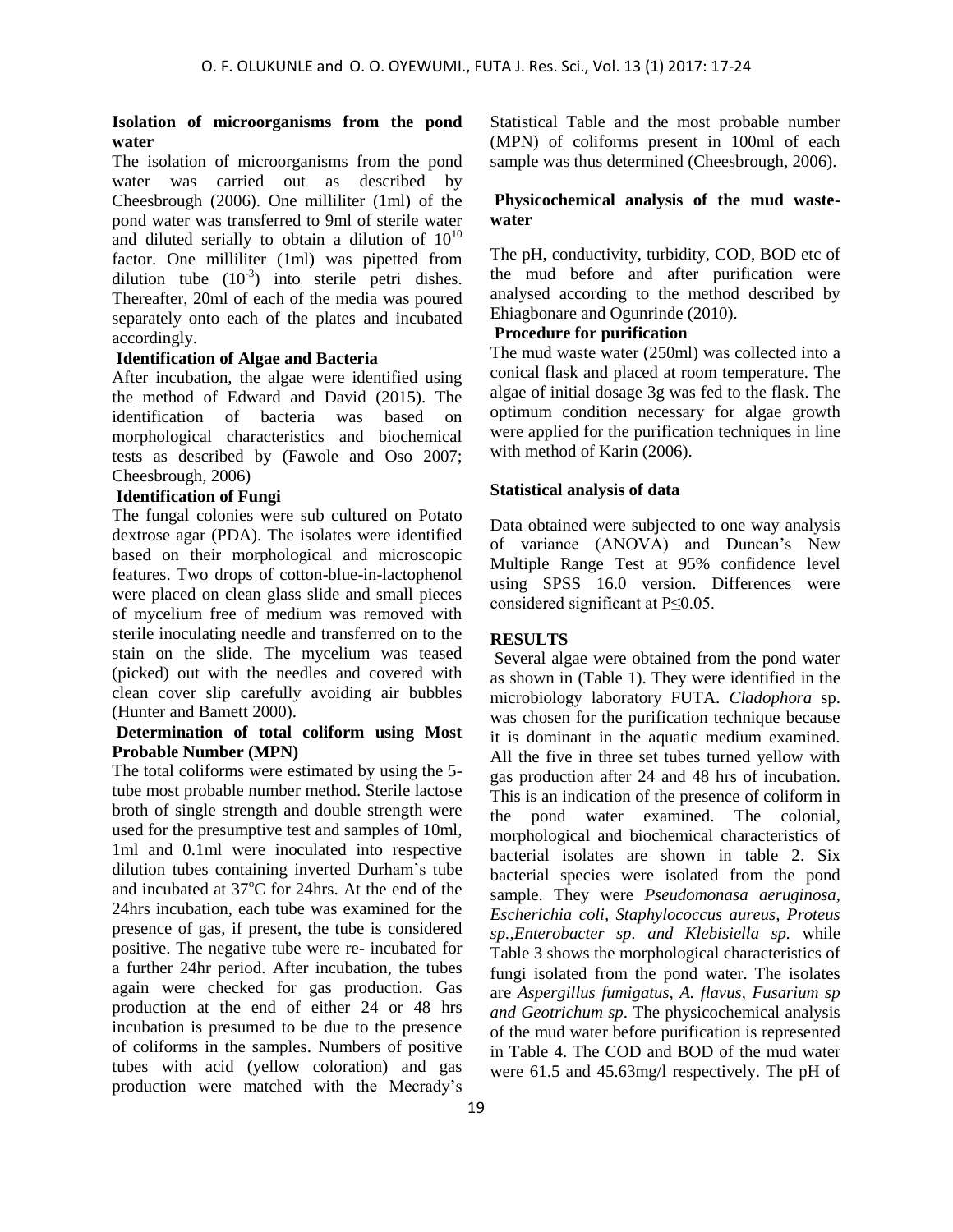the water was observed to be 7.62, the conductivity was observed to be 240 uS/cm, alkalinity was 332.00mg/ml, turbidity was 14.47NTU and hardness was observed to be 166.00mg/ml. After purification, the COD and BOD of the mud water reduced to 3.50 and

1.23mg/l respectively. The pH of the water increased to 8.07, while the turbidity and hardness reduced significantly to 0.72NTU and 126.0mg/l respectively as shown in Table 4. The mud water was observed to be clearer after the purification technique.

| Algae                | Morphological characteristics                                                                                                                                                                                                                                                                 |  |  |
|----------------------|-----------------------------------------------------------------------------------------------------------------------------------------------------------------------------------------------------------------------------------------------------------------------------------------------|--|--|
| Oscillatoria sp.     | It is blue greenish in color, usually free floating,<br>cylindrical or sometimes slightly tapering,<br>unbranched filaments in aquatic environments.                                                                                                                                          |  |  |
| <i>Spirogyra</i> sp. | It is common green algae which feel like wet,<br>soapy hair, bright green in color often found free<br>floating in static water near the surface or in<br>masses in the sediment                                                                                                              |  |  |
| Euglena sp.          | They are green and sometimes red. They<br>occasionally form green or red powdery films on<br>the surface of ponds or dams. The surface color<br>can change from red to green in few hours.<br>Euglena is free swimming in ponds and lakes and<br>is also found in mud rich in organic matter. |  |  |
| Chlorella sp.        | A small grass-green plant which usually stores<br>starch                                                                                                                                                                                                                                      |  |  |
| Cladophora sp.       | They can form dense mats in static water or long,<br>rope-like strands in flowing water. Its filaments<br>consists of series of cells being joined end to end<br>giving a thread-like appearance                                                                                              |  |  |
| Oedogonium sp.       | A free floating green filament usually occurs<br>attached at the lower end by means of a basal<br>cell, the rhizoidal cell expanded into a flattened<br>disc with outgrowths.                                                                                                                 |  |  |

**Table 1: Identity of algae isolated from the pond water**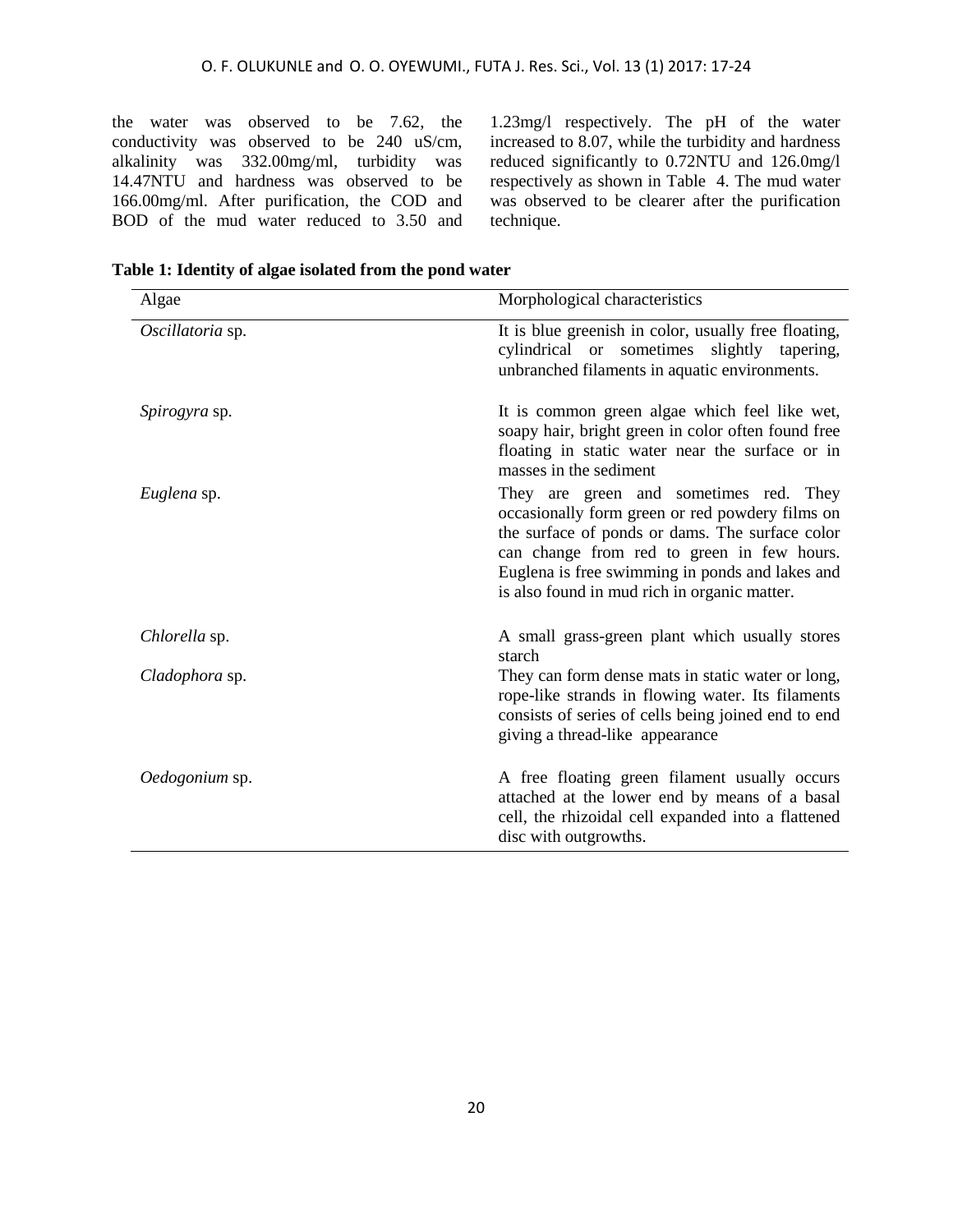| <b>Tests</b>         | Isolate 01                                                             | Isolate 02                     | Isolate 03               | Isolate 04                        | Isolate 05                  | Isolate 06                  |
|----------------------|------------------------------------------------------------------------|--------------------------------|--------------------------|-----------------------------------|-----------------------------|-----------------------------|
| Colony<br>Shape      | Abundant, thin,<br>white,<br>growth<br>medium<br>with<br>turning green | Moist,<br>glistening<br>growth | Opaque,<br>golden growth | Blue/grey,<br>spreading<br>growth | Smooth<br>round<br>colonies | Large<br>Mucoid<br>colonies |
| Cell shape           | Rod                                                                    | Rod                            | Cocci                    | Rod                               | Rod                         | Rod                         |
| Gram's rxn           | $\sim$                                                                 |                                | $+$                      |                                   |                             |                             |
| Urease               |                                                                        |                                |                          | $+$                               |                             |                             |
| Citrate              |                                                                        |                                |                          |                                   | $^{+}$                      | $+$                         |
| Motility             |                                                                        | $+$                            |                          | $+$                               | $+$                         |                             |
| Catalase             | $+$                                                                    | $+$                            | $+$                      | $+$                               | $+$                         | $+$                         |
| Coagulase            | $\overline{\phantom{0}}$                                               |                                | $+$                      |                                   |                             |                             |
| Oxidase              | $+$                                                                    |                                |                          |                                   |                             |                             |
| Indole               |                                                                        | $+$                            |                          |                                   |                             |                             |
| Probable<br>microbes | Pseudomonas<br>aeruginosa                                              | Eschericha<br>coli             | Staphylococus<br>aureus  | <i>Proteus</i> sp.                | Enterobacter<br>sp.         | Klebisiella<br>sp.          |

## **Table 2: Colonial, morphological and biochemical characteristics of bacteria isolated from the pond water**

### **Table 3: Morphological characteristics of fungal isolates found in the pond water**

| Fungal isolates       | Morphological characteristics                                                                   |  |  |
|-----------------------|-------------------------------------------------------------------------------------------------|--|--|
| Aspergillus fumigatus | Conidia heads are long, globose to prolate                                                      |  |  |
|                       | Conidiophores hyaline vesicle ovate                                                             |  |  |
| <i>Fusarium sp</i>    | Hyphae are septate and hyaline.phailades are                                                    |  |  |
|                       | cylindrical, conidiophores are medium length                                                    |  |  |
| Geotrichum sp         | Hyphae are hyaline, septate, branched and                                                       |  |  |
|                       | breakup into chains of hyaline, smooth, one-<br>celled, subglobose to cylindrical arthroconidia |  |  |
|                       |                                                                                                 |  |  |
| Aspergillus flavus    | Colonies are olive to lime green with a cream                                                   |  |  |
|                       | reverse.hyphae are<br>septate and hyaline.                                                      |  |  |
|                       | Conidiophores coarsely roughened<br>and                                                         |  |  |
|                       | uncolored. Vesicles are globose, metulate are                                                   |  |  |
|                       | covering the entire vesicle in biserate species.                                                |  |  |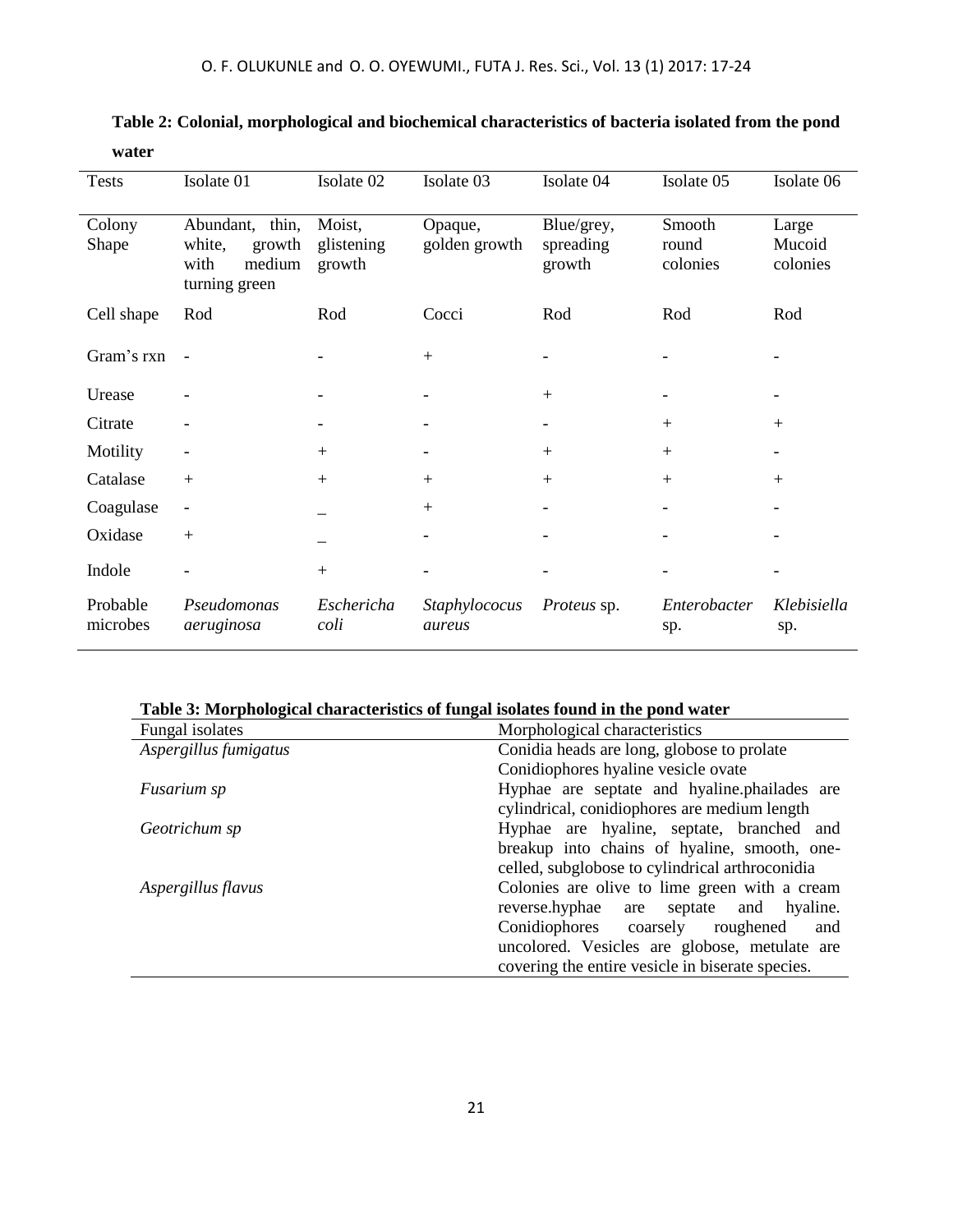| Parameters           | <b>Means Before Purification</b> | <b>Means After Purification</b> |
|----------------------|----------------------------------|---------------------------------|
| pH                   | $7.62 \pm 0.12^b$                | $8.07 \pm 0.01$ <sup>d</sup>    |
| Conductivity (uS/cm) | $2.40 \pm 1.2^i$                 | $4.17 \pm 1.16^i$               |
| Alkalinty            | $3.32 \pm 0.12^{j}$              | $1.92 \pm 0.06^h$               |
| Turbidity (NTU)      | $14.47 \pm 0.09$ <sup>c</sup>    | $0.72 \pm 0.01^{ab}$            |
| <b>COD</b>           | $61.5 \pm 0.12^e$                | $3.50 \pm 0.06$ <sup>c</sup>    |
| TSS(Mg/l)            | $0.18 \pm 0.01^a$                | $0.07 \pm 0.00^a$               |
| TDS(Mg/l)            | $0.23 \pm 0.01^a$                | $0.15 \pm 0.01^a$               |
| TS(Mg/l)             | $0.43 \pm 0.00^a$                | $0.24 \pm 0.01^a$               |
| BOD (Mg/l)           | $45.63 \pm 0.09$ <sup>d</sup>    | $1.23 \pm 0.01^{ab}$            |
| DO(Mg/l)             | $1.10 \pm 0.06^a$                | $2.04 \pm 0.03^b$               |
| Hardness             | $1.66 \pm 1.16^8$                | $1.26 \pm 1.16^8$               |
| Nitrate              | $0.04 \pm 0.01^a$                | $0.07 \pm 0.01^a$               |
| Phosphate            | $1.64 \pm 0.01$ <sup>f</sup>     | $13.45 \pm 0.22^e$              |
| Sulphate $(Mg/l)$    | $2.32 \pm 0.01^h$                | $23.20 \pm 0.01$ <sup>f</sup>   |
|                      |                                  |                                 |

**Table 4: Physicochemical properties of the mud water before and after Purification technique**

#### **DISCUSSION**

This study revealed the presence of several algal species in the pond water. The species isolated were *Oscillatoria* sp, *Spirogyra*, *Euglena* sp, *Chlorella* sp, *Cladophora*, and *Oedogonium* sp. These are referred to as pond scum and they form greenish mats upon the water surface. This agreed with the report of Miriam and Nicole (2013), who reported on field guide to algae and other scums in the ponds. The presence of coliform in the pond water is an indication of fecal contamination. This also signifies the presence of pathogenic microorganisms in the water (Nester *et al.*, 2007). The microbial analysis revealed the presence of *Pseudomonasa aeruginosa, Escherichia coli, Staphylococcus aureus, Proteus sp., Enterobacter sp., Klebisiella sp.* in the pond water. It was observed that gram negative bacteria constitute the most genera bacteria isolated from the pond water.This may be as a result of high contamination from human interference. This agreed with the work of Panneerselvam and Arumugam (2012) who also isolated and identified gram negative bacteria from the lake water. The

identities of bacteria obtained in this study conform with the identities of bacteria (*Pseudomonas aeruginosa, Enterobacter sp, Escherichia coli, Proteus sp.)* reported by Saha *et al* (2012) who worked on bacteriological and physicochemical properties of pond water. Fungi species isolated from the pond water were *Aspergillus fumigatus, Fusarium* spp, *Geotrichum* sp and *Aspergillus flavus*.

The physicochemical analysis of the mud water revealed that the pH of the mud increaed from 7.62 to 8.07 after purification. This findings agreed with Krishnan and Neera (2013) who also carried out studies on waste water treatment by algae. Previous studies had shown that low pH is toxic to fish and other aquatic lives (Baker and Schofield 1982). The value recorded for the turbidity was higher than the WHO standard of 5NTU (WHO, 2004). But reduced significantly after purification with the filamentous algae.

Dissolved oxygen (DO) is an important factor used for water quality control. Dissolved oxygen concentration in unpolluted water normally range between 8 and 10mg/l, concentration below 5mg/L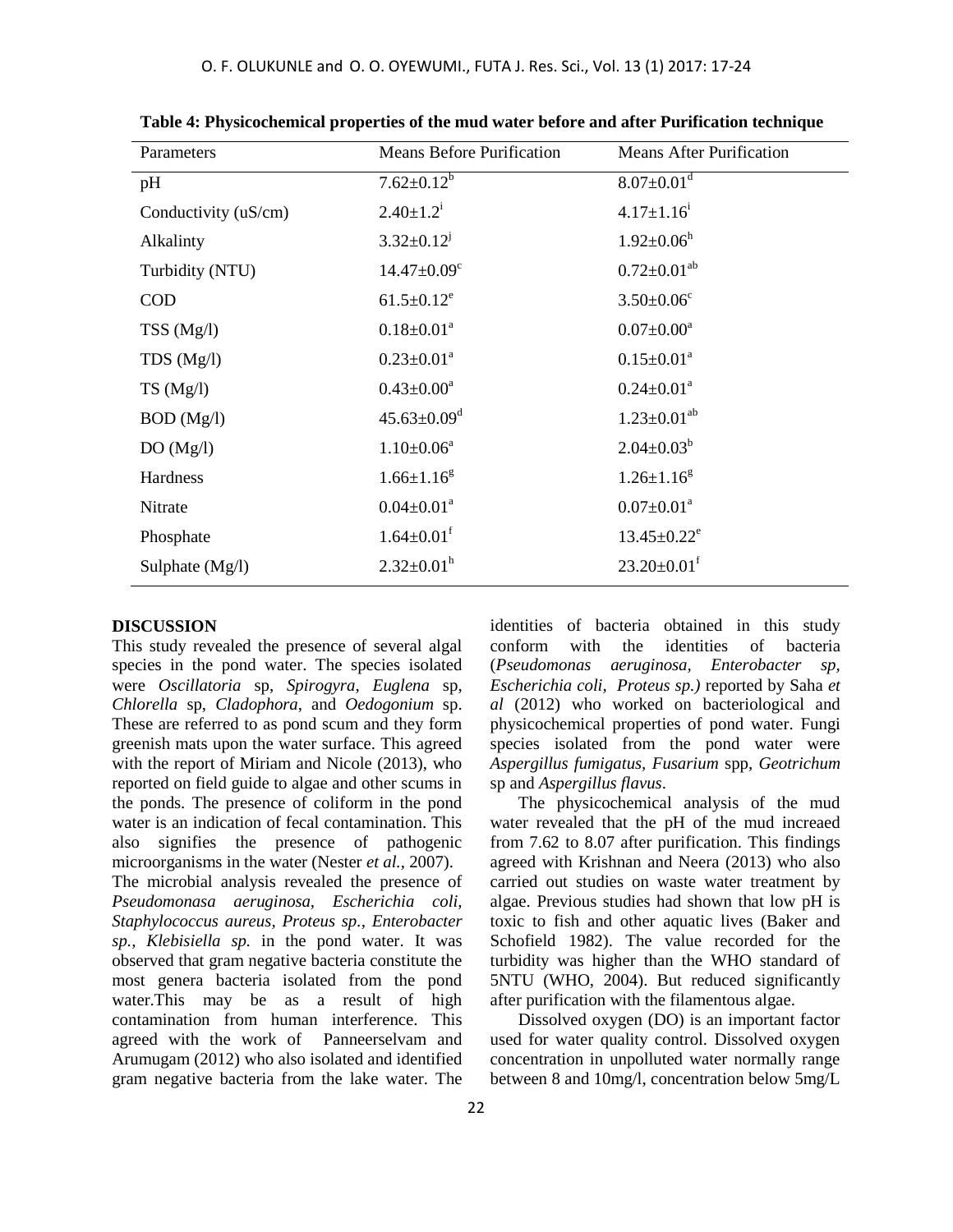adversely affect aquatic life (Rao, 2005). The dissolved oxygen concentration of the mud water was below the 5mg/L, but after purification, the value was observed to increase. The decrease in DO might be due to the fact that the water was cloudy which prevented light penetration required for photosynthesis (Brian, 2017). The increase in DO might be due to metabolic activity of the algae (Olukunle and Oyewumi 2017). This notetable observation in the dissolved oxygen is in agreement with the findings of Sharma and Khan (2013). who reported increase in DO during bioremediation of sewage using selective algae.

The biological oxygen demand (BOD) and chemical oxygen demand (COD) tests are a measure of relative oxygen depletion effect of a waste contamination. Both were adopted has a measure of pollution effect. The BOD test measures the oxygen demand of biodegradable pollutants whereas the COD test measures the oxygen demand of oxidizable pollutants. The COD is a determinant of the level of organic matter and carbon of the waste water. A significant reduction was observed in the COD and BOD after purification with the *Cladophora*  spp. This reduction agreed with the findings of Krishnan and Neera (2013), who reported decrease in these parameters during a waste water treatment by algae.

#### **CONCLUSION AND RECOMENDATION**

The natural purification of mud water with filmentous green algae offer an opportunity for reducing the environmental impact of various pollutants and they are found to be environmentally friendly. The filamentous green algae used, (*Cladophora* sp.) was found to be efficient in the mud water purification but took longer time to be achieved. Therefore, futher study could be carried out on the dosage of algae that would be introduced to the purification tank which could lead to increased rate of purification.

#### **ACKNOWLEDGEMENTS**

We appreciate the Federal University of Technology, Akure for the bench space provided for the research work. We also appreciate Miss Bukola Alade and the Technical crew of the Department of Microbiology for their support and assistance during the study.

#### **REFERENCES**

**Abdel-Raouf, N., Al-Homaidan, A. A., and Ibraheem, I. B. M.** (2012)**.** Microalgae and waste water treatment. Saudi Journal of Biological Sciences, 19, 257-275

- **AG News and Views.** (2011). Filamentous algae. The Samuel Roberts Noble Foundation. Review article, pp 1-2
- **Alp, M. T., Ozbay, O., and Sungur, M. A.** (2012)**.** Determination of Heavy metal Levels in sediment and Macroalgae (*Ulva* sp. and *Enteromorpha* sp.) on the Mersin Coast. Ekol oji 21, (82), 47-55.
- **Baker, J. P. and Schofield, C. L. (1982)**. Aluminum toxicity to fish in acidic waters. Water, Air and Soil Pollution, 18, 289-309.
- **Brian, O.** (2014). Water Research Watershed Center. Available on http://www.waterresearch.net/index.php/dissovled-oxygen-inwater.
- **Cheesbrough, M** (2006). District Laboratory Practice in Tropical Countries Part 2, 2nd edition. Cambridge University Press UK.
- **Craggs, R. J., Adey, W. H., Jenson K. R., John, M. S., Green, F. B. and Oswald, W. J.** (1996)**.** Phosphorus removal from wastewater using an algal turf scrubber. Water Science and Technology; 33(7):191-98.
- **Edward, G. B. and David, C. S.** (2015). Freshwater algae: Identification, enumeration and use as bioindicator.  $2<sup>nd</sup>$  edition, John Wiley and Sons Ltd, pp 1-296.
- **Ehiagbonare, J. E., Ogunrinde, Y.O**.

(2010). Physico-chemical analysis of fishpond in okada and its environs. Nigeria, African journal of biotechnology, 6:5922-5928.

- **Fawole, M. O. and Oso, B. A**. (2007). Laboratory manual of Microbiology. 5th edition. Spectrum Books Limited, Ibadan, Nigeria, pp 22-23
- Hargreaves, J. A. (1999). Control of clay turbidity in ponds. Southern Regional Aquaculture Center Publication. Mississippi State University. No. 460
- **Helfrich, L. A. Newcom, T.** (2009)**.** Clearing Muddy Pond Waters. Virginia cooperative Extention, 420-250
- **Hunter and Bamett.** (2000)**.** Deuteromycetes (Fungi imperfecti), In: Handbook of Microbiology*:* Organismic Microbiology.